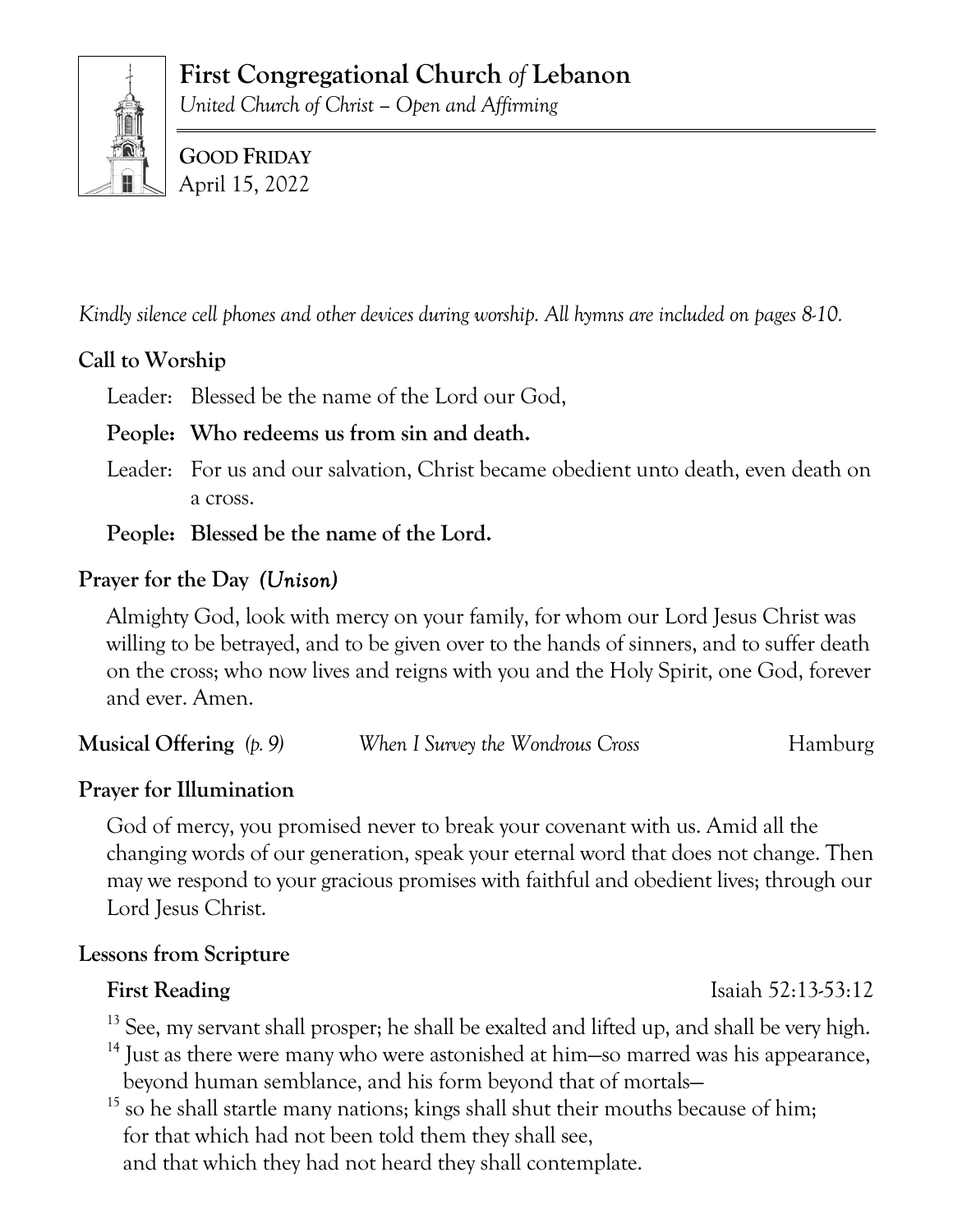53 Who has believed what we have heard?

And to whom has the arm of the Lord been revealed?

- $2^2$  For he grew up before him like a young plant, and like a root out of dry ground; he had no form or majesty that we should look at him, nothing in his appearance that we should desire him.
- $3$  He was despised and rejected by others; a man of suffering and acquainted with infirmity; and as one from whom others hide their faces he was despised, and we held him of no account.
- <sup>4</sup> Surely he has borne our infirmities and carried our diseases; yet we accounted him stricken, struck down by God, and afflicted.
- <sup>5</sup> But he was wounded for our transgressions, crushed for our iniquities; upon him was the punishment that made us whole, and by his bruises we are healed.
- $^6$  All we like sheep have gone astray; we have all turned to our own way, and the Lord has laid on him the iniquity of us all.
- <sup>7</sup> He was oppressed, and he was afflicted, yet he did not open his mouth; like a lamb that is led to the slaughter, and like a sheep that before its shearers is silent, so he did not open his mouth.
- $8$  By a perversion of justice he was taken away. Who could have imagined his future? For he was cut off from the land of the living, stricken for the transgression of my people.
- $9$  They made his grave with the wicked and his tomb with the rich, although he had done no violence, and there was no deceit in his mouth.

 $10$  Yet it was the will of the Lord to crush him with pain.

When you make his life an offering for sin,

he shall see his offspring, and shall prolong his days;

through him the will of the Lord shall prosper.

 $11$  Out of his anguish he shall see light; he shall find satisfaction through his knowledge. The righteous one, my servant, shall make many righteous, and he shall bear their iniquities.

 $12$  Therefore I will allot him a portion with the great, and he shall divide the spoil with the strong; because he poured out himself to death, and was numbered with the transgressors; yet he bore the sin of many, and made intercession for the transgressors.

# **Second Reading** Psalm 22

<sup>1</sup> My God, my God, why have you forsaken me?

Why are you so far from helping me, from the words of my groaning?

- $^2$  O my God, I cry by day, but you do not answer; and by night, but find no rest.
- <sup>3</sup> Yet you are holy, enthroned on the praises of Israel.
- <sup>4</sup> In you our ancestors trusted; they trusted, and you delivered them.
- $5$  To you they cried, and were saved; in you they trusted, and were not put to shame.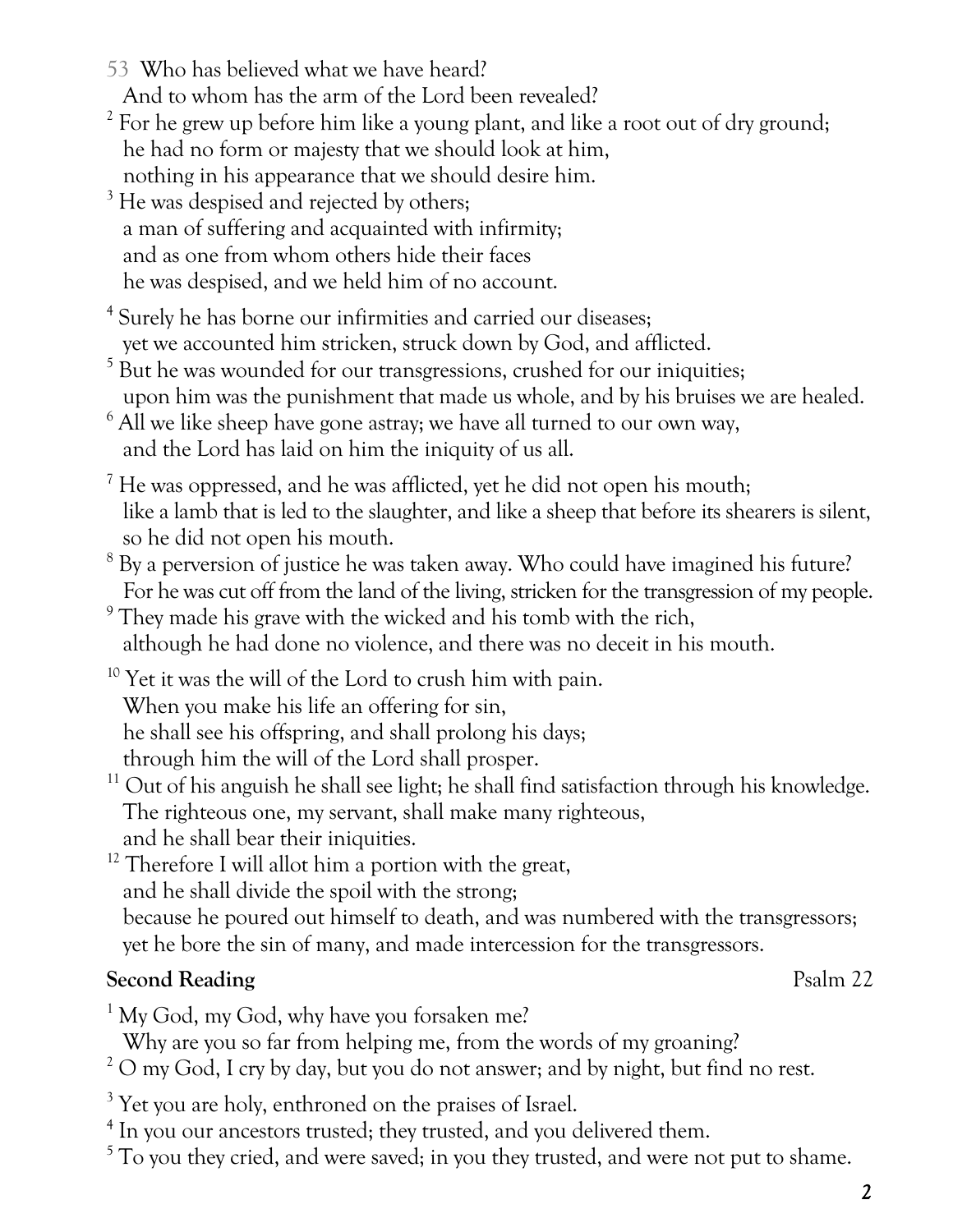- $^6$  But I am a worm, and not human; scorned by others, and despised by the people.
- <sup>7</sup> All who see me mock at me; they make mouths at me, they shake their heads;
- <sup>8</sup> "Commit your cause to the Lord; let him deliverlet him rescue the one in whom he delights!"
- <sup>9</sup> Yet it was you who took me from the womb; you kept me safe on my mother's breast.
- $10$  On you I was cast from my birth, and since my mother bore me you have been my God.
- $11$  Do not be far from me, for trouble is near and there is no one to help.
- <sup>12</sup> Many bulls encircle me, strong bulls of Bashan surround me;
- $13$  they open wide their mouths at me, like a ravening and roaring lion.
- <sup>14</sup> I am poured out like water, and all my bones are out of joint; my heart is like wax; it is melted within my breast;
- $15$  my mouth is dried up like a potsherd, and my tongue sticks to my jaws; you lay me in the dust of death.
- <sup>16</sup> For dogs are all around me; a company of evildoers encircles me. My hands and feet have shriveled;
- <sup>17</sup> I can count all my bones. They stare and gloat over me;
- <sup>18</sup> they divide my clothes among themselves, and for my clothing they cast lots.
- <sup>19</sup> But you, O Lord, do not be far away! O my help, come quickly to my aid!
- $20$  Deliver my soul from the sword, my life from the power of the dog!
- $21$  Save me from the mouth of the lion!

From the horns of the wild oxen you have rescued me.

- $22$  I will tell of your name to my brothers and sisters; in the midst of the congregation I will praise you:
- $^{23}$  You who fear the Lord, praise him! All you offspring of Jacob, glorify him; stand in awe of him, all you offspring of Israel!

 $24$  For he did not despise or abhor the affliction of the afflicted; he did not hide his face from me, but heard when I cried to him.

- <sup>25</sup> From you comes my praise in the great congregation; my vows I will pay before those who fear him.
- <sup>26</sup> The poor shall eat and be satisfied; those who seek him shall praise the Lord. May your hearts live for ever!
- $27$  All the ends of the earth shall remember and turn to the Lord; and all the families of the nations shall worship before him.
- <sup>28</sup> For dominion belongs to the Lord, and he rules over the nations.
- $29$  To him, indeed, shall all who sleep in the earth bow down;
- before him shall bow all who go down to the dust, and I shall live for him.
- $30$  Posterity will serve him; future generations will be told about the Lord,
- $31$  and proclaim his deliverance to a people yet unborn, saying that he has done it.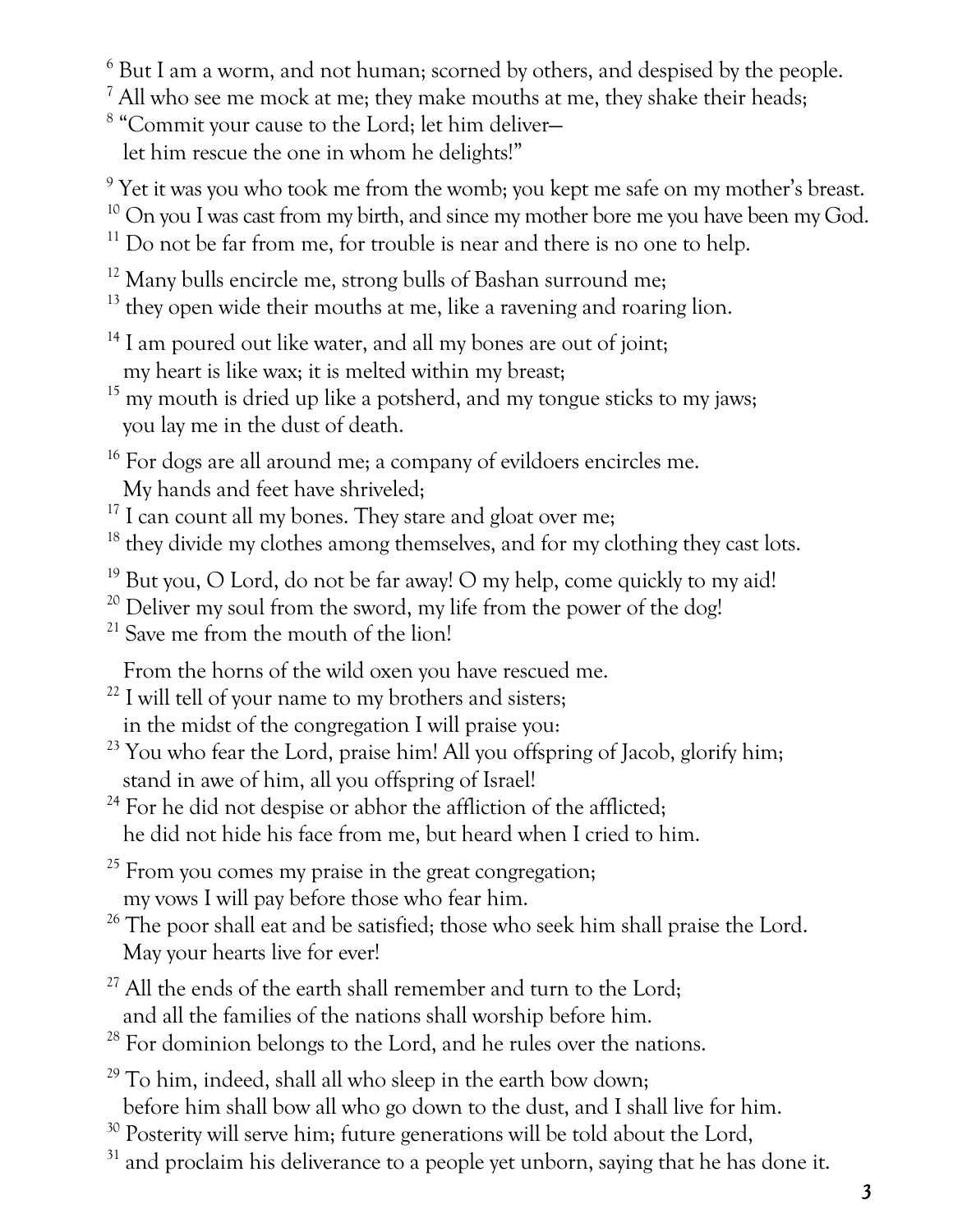# *4*

# **Third Reading** Hebrews 10:16-25

<sup>16</sup> "This is the covenant that I will make with them after those days," says the Lord:

 "I will put my laws in their hearts, and I will write them on their minds," <sup>17</sup>he also adds, "I will remember their sins and their lawless deeds no more." <sup>18</sup>Where there is forgiveness of these, there is no longer any offering for sin.

 $19$ Therefore, my friends, since we have confidence to enter the sanctuary by the blood of Jesus,  $^{20}$ by the new and living way that he opened for us through the curtain (that is, through his flesh),  $^{21}$  and since we have a great priest over the house of God,  $^{22}$  let us approach with a true heart in full assurance of faith, with our hearts sprinkled clean from an evil conscience and our bodies washed with pure water. <sup>23</sup> Let us hold fast to the confession of our hope without wavering, for he who has promised is faithful. <sup>24</sup>And let us consider how to provoke one another to love and good deeds,  $^{25}$ not neglecting to meet together, as is the habit of some, but encouraging one another, and all the more as you see the Day approaching.

## **Fourth Reading** John 19:16b-42

So they took Jesus; <sup>17</sup> and carrying the cross by himself, he went out to what is called The Place of the Skull, which in Hebrew is called Golgotha. <sup>18</sup>There they crucified him, and with him two others, one on either side, with Jesus between them. <sup>19</sup>Pilate also had an inscription written and put on the cross. It read, "Jesus of Nazareth, the King of the Jews." 20Many of the Jews read this inscription, because the place where Jesus was crucified was near the city; and it was written in Hebrew, in Latin, and in Greek. 21Then the chief priests of the Jews said to Pilate, "Do not write, 'The King of the Jews,' but, 'This man said, I am King of the Jews.'" 22Pilate answered, "What I have written I have written." <sup>23</sup>When the soldiers had crucified Jesus, they took his clothes and divided them into four parts, one for each soldier. They also took his tunic; now the tunic was seamless, woven in one piece from the top. <sup>24</sup>So they said to one another, "Let us not tear it, but cast lots for it to see who will get it." This was to fulfill what the scripture says, "They divided my clothes among themselves, and for my clothing they cast lots."  $25$ And that is what the soldiers did.

Meanwhile, standing near the cross of Jesus were his mother, and his mother's sister, Mary the wife of Clopas, and Mary Magdalene. <sup>26</sup>When Jesus saw his mother and the disciple whom he loved standing beside her, he said to his mother, "Woman, here is your son." 27Then he said to the disciple, "Here is your mother." And from that hour the disciple took her into his own home.

 $28$ After this, when Jesus knew that all was now finished, he said (in order to fulfill the scripture), "I am thirsty." <sup>29</sup>A jar full of sour wine was standing there. So they put a sponge full of the wine on a branch of hyssop and held it to his mouth. <sup>30</sup>When Jesus had received the wine, he said, "It is finished." Then he bowed his head and gave up his spirit.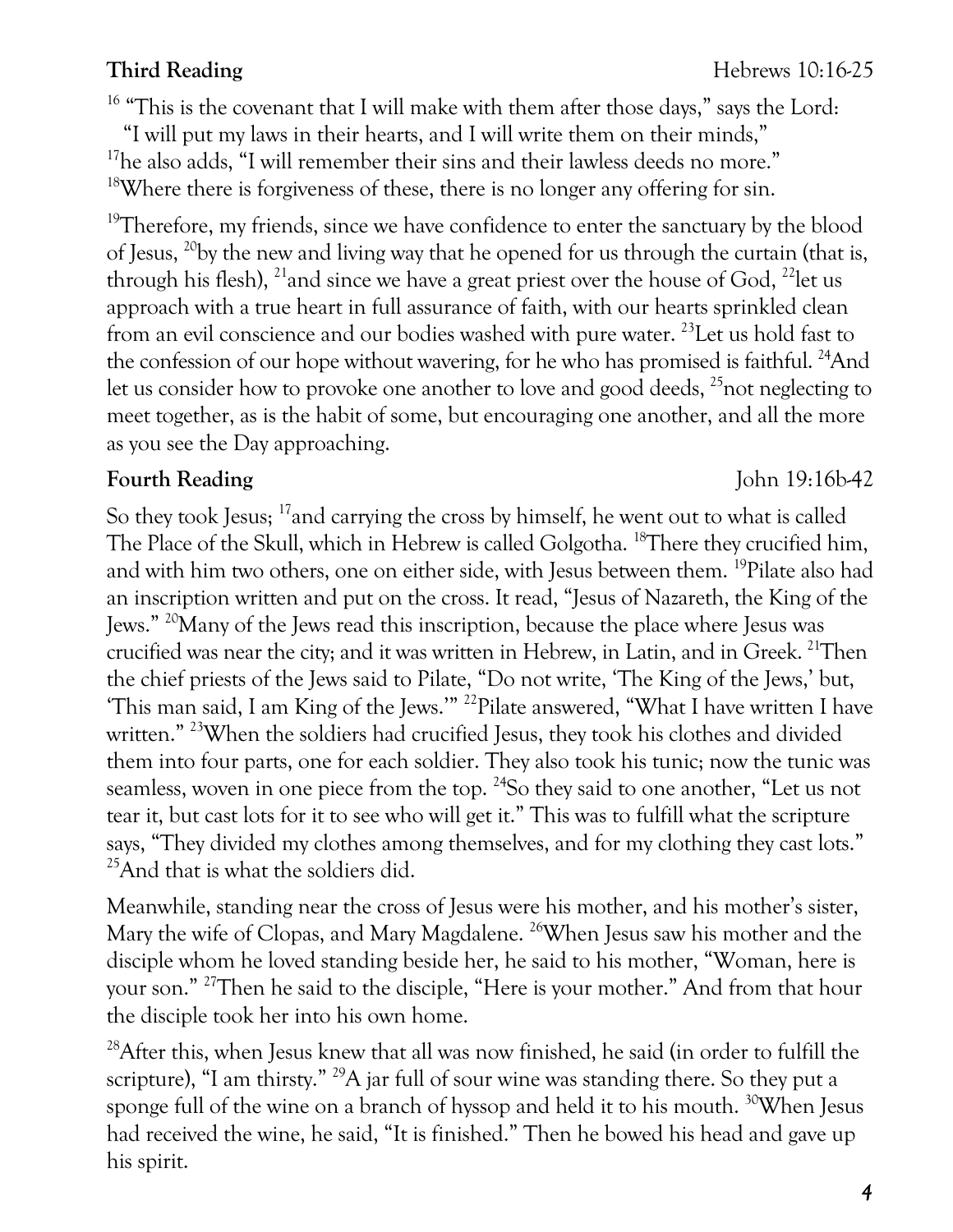$31$ Since it was the day of Preparation, the Jews did not want the bodies left on the cross during the sabbath, especially because that sabbath was a day of great solemnity. So they asked Pilate to have the legs of the crucified men broken and the bodies removed. <sup>32</sup>Then the soldiers came and broke the legs of the first and of the other who had been crucified with him. <sup>33</sup>But when they came to Jesus and saw that he was already dead, they did not break his legs. 34Instead, one of the soldiers pierced his side with a spear, and at once blood and water came out. <sup>35</sup> (He who saw this has testified so that you also may believe. His testimony is true, and he knows that he tells the truth.)  $36$ These things occurred so that the scripture might be fulfilled, "None of his bones shall be broken." 37And again another passage of scripture says, "They will look on the one whom they have pierced."

<sup>38</sup>After these things, Joseph of Arimathea, who was a disciple of Jesus, though a secret one because of his fear of the Jews, asked Pilate to let him take away the body of Jesus. Pilate gave him permission; so he came and removed his body. <sup>39</sup>Nicodemus, who had at first come to Jesus by night, also came, bringing a mixture of myrrh and aloes, weighing about a hundred pounds. 40They took the body of Jesus and wrapped it with the spices in linen cloths, according to the burial custom of the Jews. <sup>41</sup>Now there was a garden in the place where he was crucified, and in the garden there was a new tomb in which no one had ever been laid. 42And so, because it was the Jewish day of Preparation, and the tomb was nearby, they laid Jesus there.

## **Reflection**

# **The Solemn Intercession**

*Bidding prayers for the whole family of God and the afflictions of the world are said. During these prayers, there will be times of silence to allow for reflection and contemplation. Please join in responding* **Amen** *where indicated, following each prayer.*

Dear people of God, God sent Jesus into the world, not to condemn the world, but that the world through him might be saved, that all who believe in him might be delivered from the power of sin and death and become heirs with him of eternal life.

Let us pray for the one holy catholic and apostolic church of Christ throughout the world:

For its unity in witness and service, for all church leaders and ministers, and the people whom they serve, for all the people of this association, for all Christians in this community, for those about to be baptized, that God will confirm the church in faith, increase it in life, and preserve it in peace.

## *(Silence)*

Eternal God, by your Spirit the whole body of your faithful people is governed and sanctified. Receive our prayers, which we offer before you for all members of your holy church, that in our vocation and ministry we may truly and devoutly serve you: through our Lord and Savior Jesus Christ. **Amen.**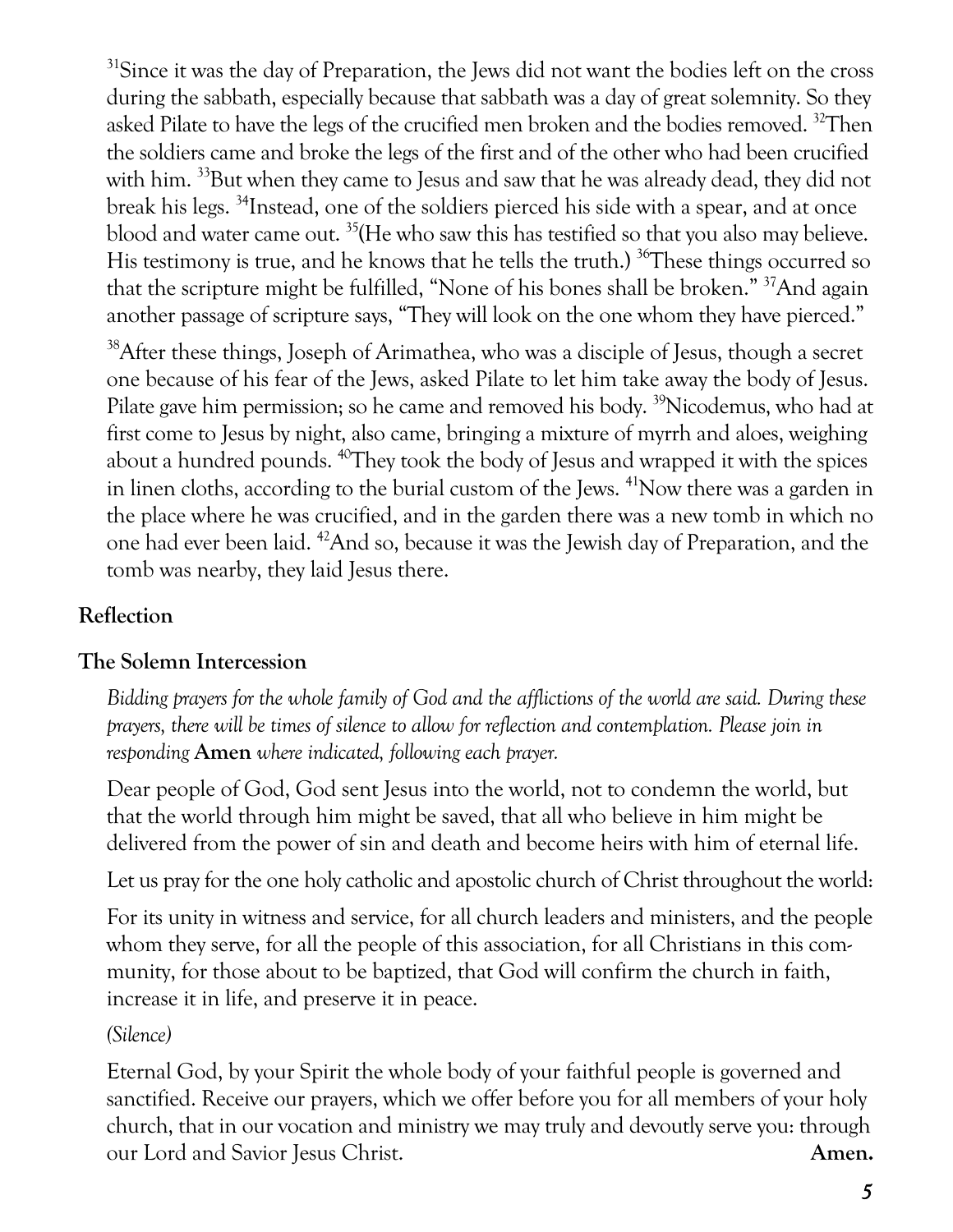Let us pray for all nations and peoples of the earth, and for those in authority among them:

For the president of the United States, and the Congress, and the Supreme Court, for the members and representatives of the United Nations, for all who serve the common good, that by God's help they may seek justice and truth, and live in peace and concord.

# *(Silence)*

Almighty God, kindle in every heart, we pray, the true love of peace, and guide with your wisdom those who take counsel for the nations of the earth, that justice and peace may increase, until the earth is filled with the knowledge of your love; through Jesus Christ our Lord. **Amen.**

Let us pray for all who suffer and are afflicted in body or in mind:

For the hungry and homeless, the destitute and oppressed; for those who suffer persecution, doubt, and despair; for the sorrowful and bereaved; for prisoners and captives and those in mortal danger, that God will comfort and relieve them, and grant them the knowledge of God's love, and stir up in us the will and patience to minister to their needs.

## *(Silence)*

Gracious God, the comfort of all who sorrow, the strength of all who suffer, hear the cry of those in misery and need. In their afflictions show them your mercy, and give us, we pray, the strength to serve them, for the sake of him who suffered for us, your Son, Jesus Christ our Lord. **Amen.**

Merciful God, creator of the peoples of the earth and lover of souls, have compassion on all who do not know you as revealed in your Son Jesus Christ. Let your Gospel be preached with grace and power to those who have not heard it. Turn the hearts of those who resist it, and bring home to your flock those who have gone astray, that there may be one flock under one shepherd, Jesus Christ our Lord. **Amen.**

Let us commit ourselves to God, and pray for the grace of a holy life, that with all who have departed this life and have died in the peace of Christ, and with those whose faith is known to God alone, we may be accounted worthy to enter into the fullness of the joy of our Lord, and receive the crown of life in the day of resurrection.

# *(Silence)*

Eternal God of unchanging power and light, look with mercy on your whole church. Bring to completion your saving work, so that the whole world may see the fallen lifted up, the old made new, and all things brought to perfection by him through whom all things were made, our Lord Jesus Christ, who lives and reigns with you, in the unity of the Holy Spirit, one God, forever and ever. **Amen.**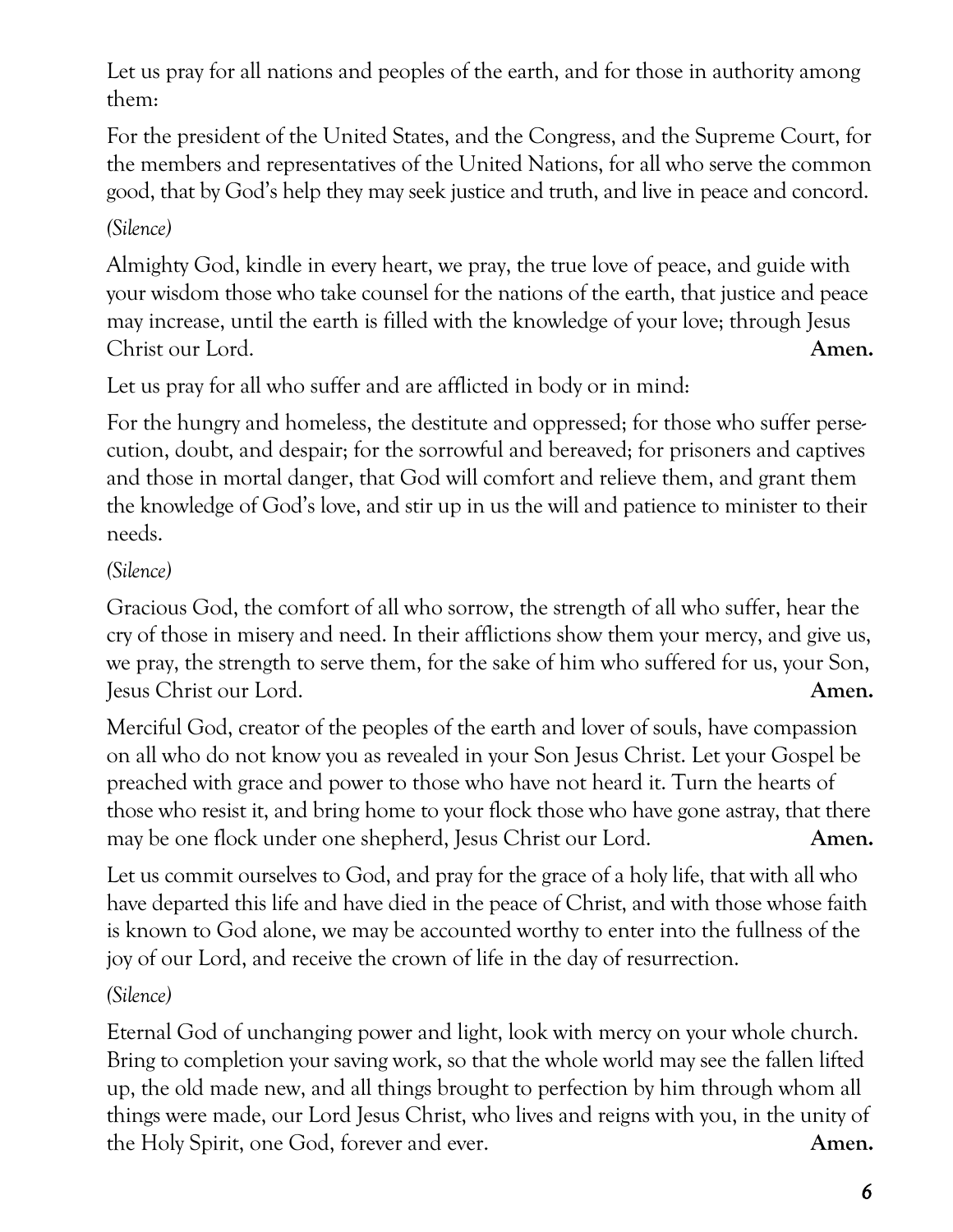# **The Lord's Prayer** *(Unison)*

Our Father, who art in heaven, hallowed be thy name. Thy kingdom come, thy will be done, on earth as it is in heaven. Give us this day our daily bread. And forgive us our debts, as we forgive our debtors. And lead us not into temptation, but deliver us from evil; for thine is the kingdom, and the power, and the glory, forever. Amen.

#### **Solemn Reproaches of the Cross**

*To each reproach, please join in responding* **Lord, have mercy.**

O my people, O my church, what have I done to you? In what have I offended you? Answer me. I led you forth from the land of Egypt and delivered you by the waters of baptism, but you have prepared a cross for your Savior.

#### **Lord, have mercy.**

I led you through the desert forty years, and fed you with manna. I brought you through tribulation and penitence, and gave you my body, the bread of heaven, but you have prepared a cross for your Savior.

#### **Lord, have mercy.**

What more could I have done for you that I have not done? I planted you, my chosen and fairest vineyard; I made you the branches of my vine; but when I was thirsty, you gave me vinegar to drink and pierced with a spear the side of your Savior, and you have prepared a cross for your Savior.

#### **Lord, have mercy.**

I went before you in a pillar of cloud, and you have led me to the judgment hall of Pilate. I scourged your enemies and brought you to a land of freedom, but you have scourged, mocked, and beaten me. I gave you the water of salvation from the rock, but you have given me gall and left me to thirst, and you have prepared a cross for your Savior.

#### **Lord, have mercy.**

I gave you a royal scepter, and bestowed on you the keys to the kingdom, but you have given me a crown of thorns. I raised you on high with great power, but you have prepared a cross for your Savior.

#### **Lord, have mercy.**

My peace I gave you, which the world cannot give, and washed your feet as a sign of my love, but you draw the sword to strike in my name and seek high places in my kingdom. I offered you my body and blood, but you scatter and deny and abandon me, and you have prepared a cross for your Savior.

#### **Lord, have mercy.**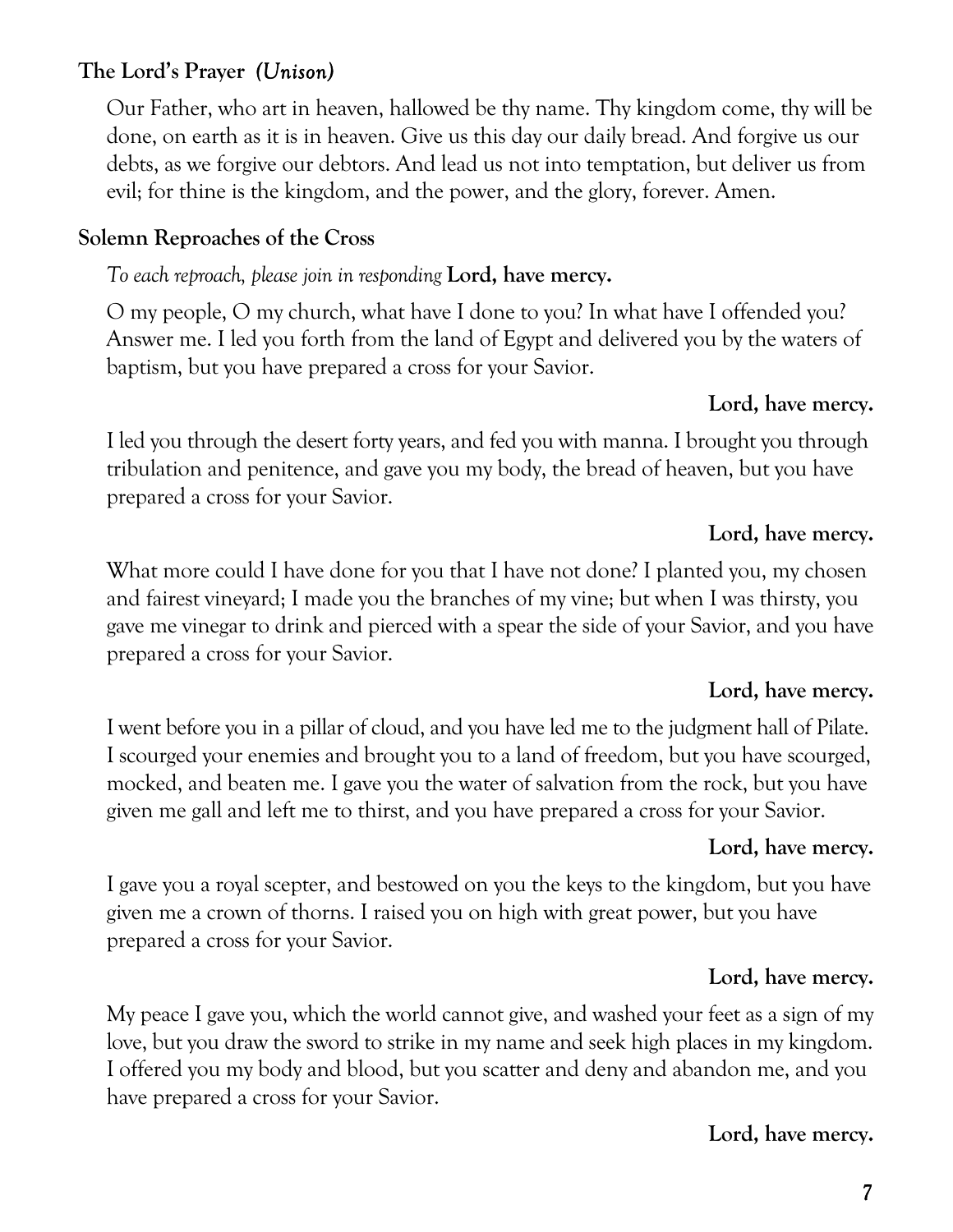I sent the Spirit of truth to guide you, and you close your hearts to the Counselor. I pray that all may be one in the Father and me, but you continue to quarrel and divide. I call you to go and bring forth fruit, but you cast lots for my clothing, and you have prepared a cross for your Savior.

#### **Lord, have mercy.**

I grafted you into the tree of my chosen Israel, and you turned on them with persecution and mass murder. I made you heirs with them of my covenants, but you made them scapegoats for your own guilt, and you have prepared a cross for your Savior.

## **Lord, have mercy.**

I came to you as the least of your brothers and sisters. I was hungry and you gave me no food; I was thirsty and you gave me no drink; I was a stranger and you did not welcome me, naked and you did not clothe me, sick and in prison and you did not visit me. And you have prepared a cross for your Savior.

**Lord, have mercy.**

*Please depart the service in silence.*

*\* \* \** 

# *Leading Worship This Evening*

The Rev. Stephen R. Silver, Pastor • Brian Clancy, Tenor Members of the Diaconate, Liturgists, Ushers, and Greeters

# **EASTER SUNDAY AT FCC**

**6:00 am—Ecumenical Sunrise Service** *(Outside in Colburn Park)*

**10:00 am—Festival Worship Service** *(Sanctuary/Zoom)*

*We invite you to conclude the journey of Holy Week on Easter, April 17. Please contact the church office (603-448-4281 or church@fccleb.org) with any questions or to receive the Zoom link for the 10:00 service on Sunday*.